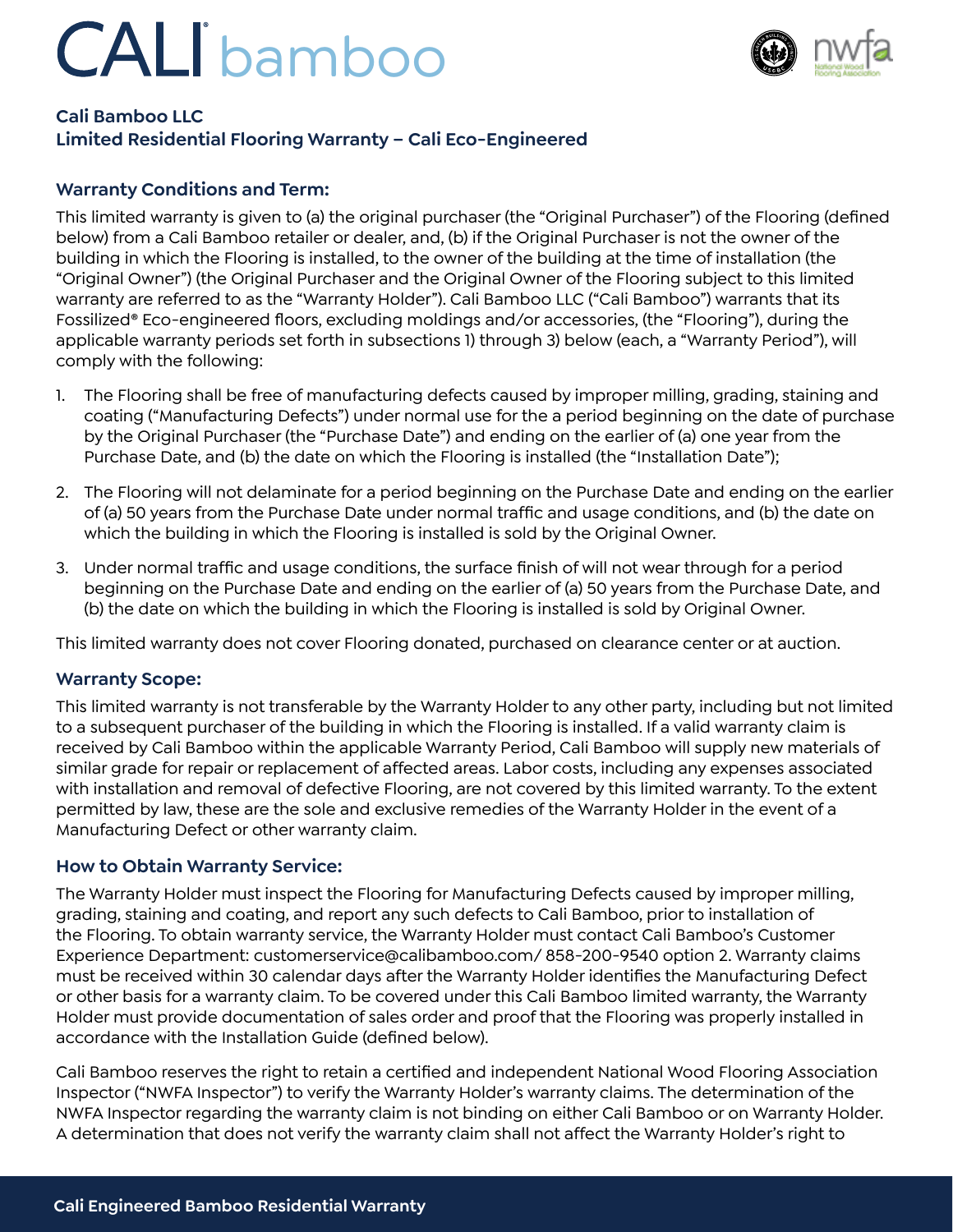# CALI bamboo



submit its claim to arbitration in accordance with the terms of the Arbitration Agreement (as defined in Cali Bamboo's Terms and Conditions of Purchase). The performance of the inspection, however, if requested by Cali Bamboo and assuming that Cali Bamboo advances the full cost of the inspection as described above, is a requirement for the Warranty Holder to submit a warranty claim to arbitration under the Arbitration Agreement.

For specific instructions on how to obtain warranty service for defective Flooring, visit the Cali Bamboo website https://www.calibamboo.com/bamboo-flooring-warranty/.

### **Warranty Exclusions and Limitations:**

This limited warranty covers Flooring that is both (i) installed with strict adherence to Cali Bamboo's installation guide found online at https://www.calibamboo.com/glue-down-hybrid-engineered-flooring/ and https://www.calibamboo.com/nail-down-hybrid-engineered-flooring/ (the "Installation Guide") and (ii) maintained in accordance with Cali Bamboo's care and maintenance guidelines found online at http:// www.calibamboo.com/cleaning-bamboo-flooring-care-maintenance/ (the "Maintenance Guide"). Cali Bamboo will provide copies of these guides upon request by Warranty Holder. This limited warranty only applies when the Flooring is used under normal traffic and other usage conditions. Bamboo floors, like other wood floors, are subject to contraction and expansion, the occurrence of which is not covered by this limited warranty.

The limited warranty for Manufacturing Defects does not apply after the Warranty Holder has installed the Flooring, and product variation or error that does not exceed the 5% industry standard is not considered a manufacturing defect for purpose of this limited warranty. This limited warranty does not extend to or cover: (a) any damage, warping, cupping, splits, cracks, grain raising, checking, edge fracturing, splintering, chipping, or any other defect to the Flooring caused by accidents, alterations, misuse, abuse, direct exposure to the elements, or improper installation; (b) Flooring damage resulting from failure to maintain appropriate humidity levels via the use of humidifier and/ or de-humidifier, as stated in the Maintenance Guide; (c) Flooring damage caused by moisture, excessive heat or cold, excessive dryness, negligence, water, erosion, pets, insects, sanding, settlement or movement of the structure to which the Flooring is attached, and/ or installation of Flooring over improper subfloor; (d) any Flooring deformity that is not measureable or visible from a standing position in normal lighting; (e) changes in Flooring color due to aging, moisture, exposure to sunlight or Ultra Violet rays (which may cause oxidation of finish/ stain); (f) Flooring discoloration caused by area rugs; (g) loss of Flooring finish gloss over time consistent with normal wear & tear; (h) damage caused by installation of the Flooring in highly fluctuate moisture environments or resulting from installation over radiant heat floors that exceed 85 degrees Fahrenheit; or (i) Flooring damage caused by a failure to follow the recommended installation and maintenance procedures as set forth in the Installation and Maintenance Guides. This limited warranty excludes color variation between orders, individual planks and/ or samples. Cali Bamboo does not warrant that the Flooring will match or coordinate with purchaser furnishings, trim, cabinetry, railings, etc. It is the installer's responsibility to document all jobsite conditions and measurements including the installation date, Flooring moisture content, site relative humidity, temperature, and subfloor moisture content and other documentation required under the Installation Guide.

THIS IS THE COMPLETE WARRANTY AND IT IS IN LIEU OF ALL OTHER EXPRESS OR IMPLIED WARRANTIES AND CONDITIONS OF EVERY KIND, WHETHER CONTRACTUAL OR STATUTORY, ALL OF WHICH ARE DISCLAIMED TO THE FULLEST EXTENT PERMITTED BY LAW. Some states do not allow limitations on the duration of an implied warranty, so the above limitation may not apply to you. This warranty gives you specific legal rights, and you may also have other rights that vary from state to state.